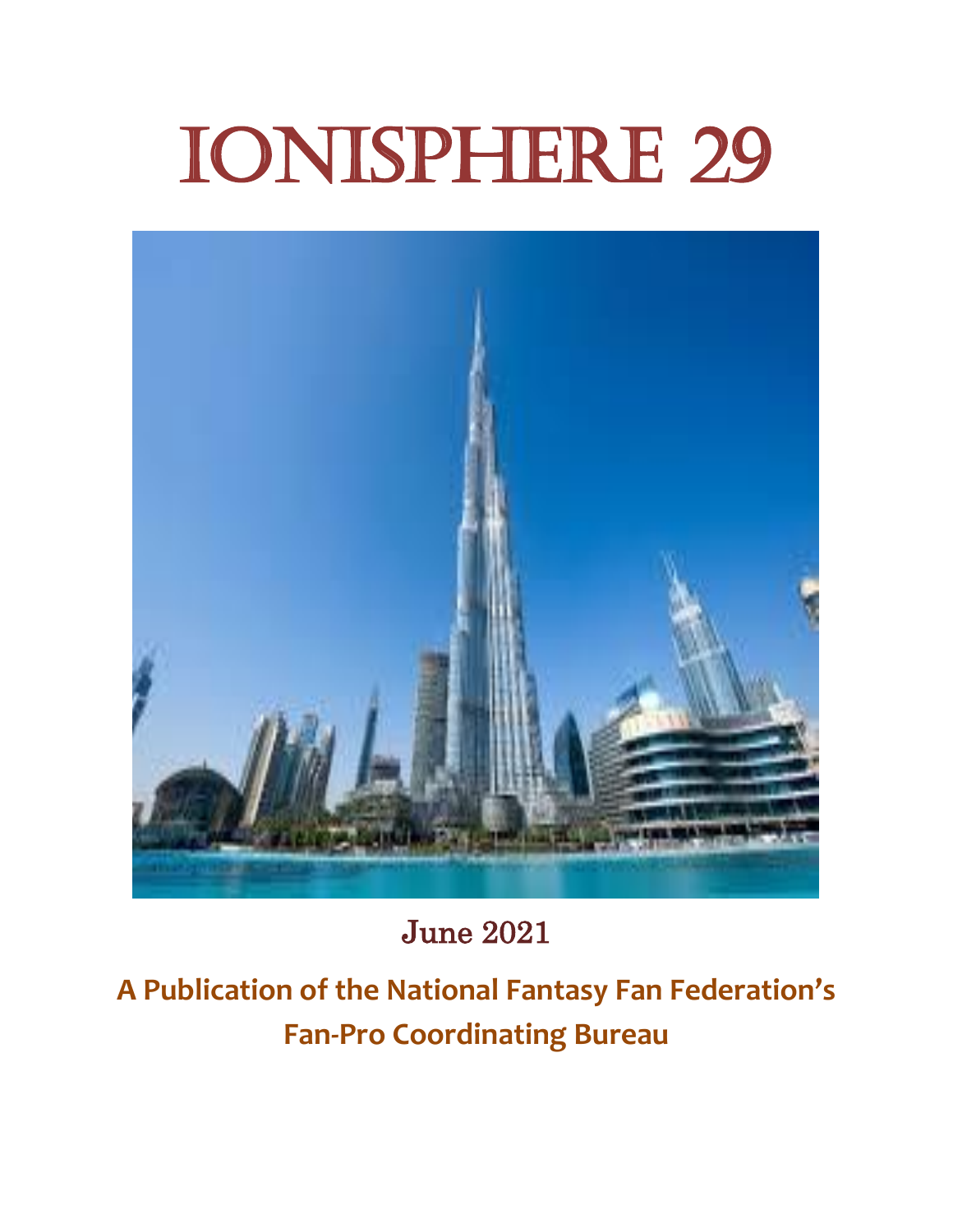Edited by bureau head John Thiel, addressed at 30 N.  $19^{\text{\tiny th}}$ Street, Lafayette, Indiana 47904, kinethiel@mymetronet.net A bimonthly publication. Address correspondence to the editorial address.

#### **STAFF**

Jon Swartz, 12115 Missel Thrush Court, Austin, Texas 78750, email [jon\\_swartz@hotmail.com](mailto:jon_swartz@hotmail.com) .

Jeffrey Redmond, 1335 Beechwood NE, Grand Rapids, Michigan 49505- 3830, email [redmondjeff@hotmail.com](mailto:redmondjeff@hotmail.com) . Jefferson Swycaffer, Post Office Box 15373, San Diego, California 92175-5373, email [abontides@gmail.com](mailto:abontides@gmail.com) . John Polselli, 264 Chestnut Hill Road, Chepachet, Rhode Island 02814. Heath Row, 4367 Globe Avenue, Culver City, California 90230, email [kalel@well.com](mailto:kalel@well.com)  TamaraWilhite, 517 Aurora Court, Euless, Texas 76039, email

[tamarawilhite@hotmail.com](mailto:tamarawilhite@hotmail.com) 

Welcoming Tamara Wilhite as a new staff member.

Published for the National Fantasy Fan Federation (N3F). To join or renew, use the membership form at<http://n3f.org/join/membership-form/>to provide your name and whichever address you use to receive zines. Memberships with The National Fantasy Fan (TNFF) via paper mail are \$18; memberships with TNFF via email are \$6. Zines other than TNFF are email only. Additional memberships at the address of a current dues-paying member are \$4. Public memberships are free. Send payments to Kevin Trainor, PO Box 143, Tonopah, NV 89049. Pay online at N3F.org. Our PayPal contact is treasurer@n3f.org.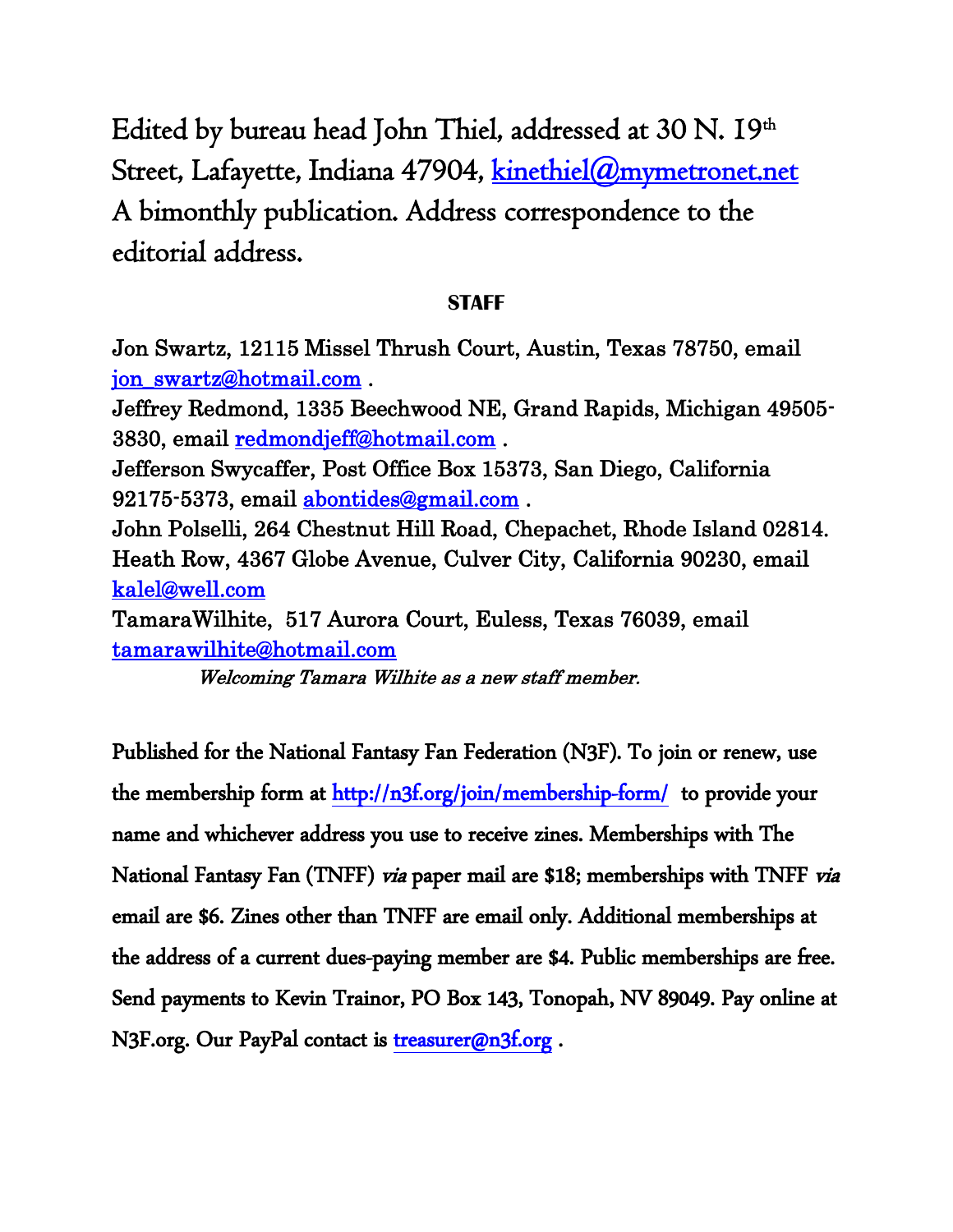### Editorial



#### **Difficulties Existing in the Bureau**

 When Irwin Koch organized this bureau in the early 1980s, it was because he saw science fiction fandom as becoming discursive and losing good contacts, with factions here and there unaware of one another and activity generally becoming unruly and disorderly. It was a very ambitious move on his part to create this bureau. I had been discussing this with him and he decided to put me in charge of it and see who else he could round up to be in it. I started the bureau publication Ionisphere and, introducing myself as the head of this bureau and explaining its function, wrote to various magazines explaining the bureau to them and requesting more attention to fanzines in the magazines. I also wrote to authors, whose addresses I was able to find in some reference books called the WHO'S WHO, explaining the bureau and its objectives. Also I sought N3F representation at conventions, where the organization would be explained to those attending the conventions. But progress was slow; some of the magazine editors had never even heard of the N3F. So I explained it to them and also its place in science fiction fandom. But things were really limping in those days, and progress was not managed quickly. Moreover, the N3F was in a state of confusion, and most of its bureaus were involved in trying to figure out themselves and their functions. Koch left the presidency and I was not so tight with the people following in that office. At last one of them killed the Fan-Pro Activity and I left the organization. It was many years later that I rejoined the N3F and in discussing my past in the NFFF, George Phillies suggested that I recommence Ionisphere, and he started the Fan-Pro Bureau up again. So I was back for another try at achieving those objectives we had previously had. Due to its being on the net, I was able to achieve a total distribution of Ionisphere, which I had not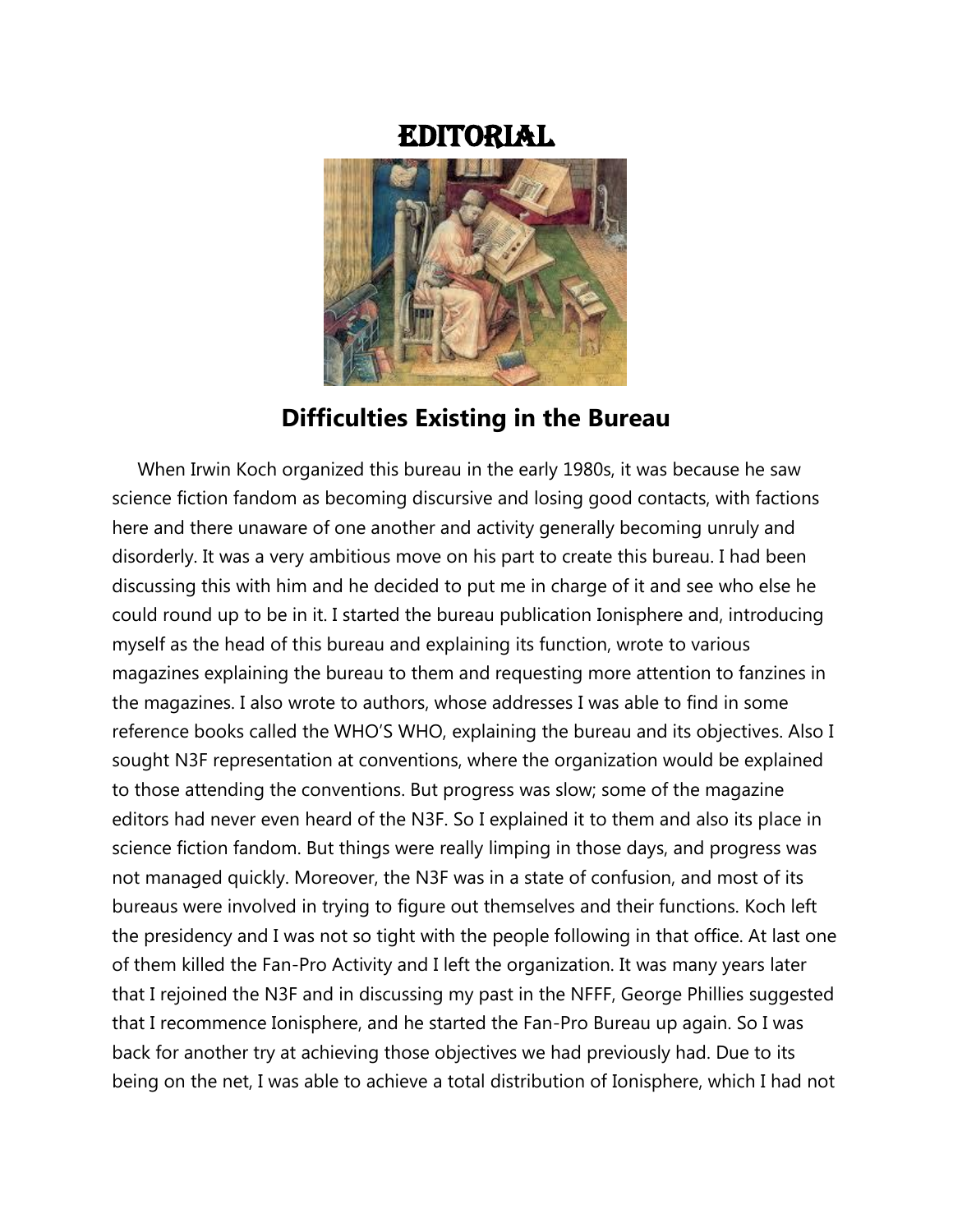had in previous times when Ionisphere was mimeographed, which made producing enough copies more than difficult, and also the ground postage rates were already high. Some were complaining that those postal rates were breaking up fandom.

 Now with net fandom I find it easier to achieve contact with professional writers and I am able to interview them. Back then I got a few interviews and was able to give authors' addresses to the membership, but saw few visible results from that. Presently with the net, authors are coming through with interviews more than they were before and I am able to give the membership their email addresses. We have, as pointed out, a new staff member who also does interviews and she has resources of her own. We have feedback problems with giving authors' addresses; we should be receiving feedback from members who have used these addresses and they could tell us whether they had had success in writing to the authors, artists, etc. If I were able to display reports of such contact successes here, we would have a fully successful bureau. I will point out here that bureau success is N3F success, and N3F success is membership success, and now I have said how that success would be realizable. I am hoping the membership will come to this realization in the course of time.

 There are, of course, impediments to the further progress of the viewpoint of this bureau, meaning intentional sabotage coming from entrenched saboteurs with their own established activity, which amounts to warfare conflicts. Can we manage to do anything positive in such a milieu? I say we should not ourselves be in intentional conflicts with these people with their alternatives to our activities. Even if we are not, though, there is still malware in use, which principally attacks anything that is showing any signs of success. There we have our own warfare conflict, because we are striving to get rid of this, but I think that in doing this we should stick to proper methods and not use imaginative counterassaults or methods which are themselves, as is malware, illicit. It is success to do things the right way in such conflicts, and maintain our own standards. We cannot be functioning very well using unearthly methods of counter-operations, such as hoaxes, sophism, misdirection, shams, and other illegitimate methods of operation. One thing an organization needs in order to be successful and to continue to be that is to have a proper set of standards consonant with known honest and virtuous standards. Right is what it always has been; we are confused by avant-garde procedures and dissenting practices. Progress usually includes change, and changes are outside the scope of our practices. However, we know how to correct this, and that is to behave righteously, let progress come when it will. One thing which is discouraging to our good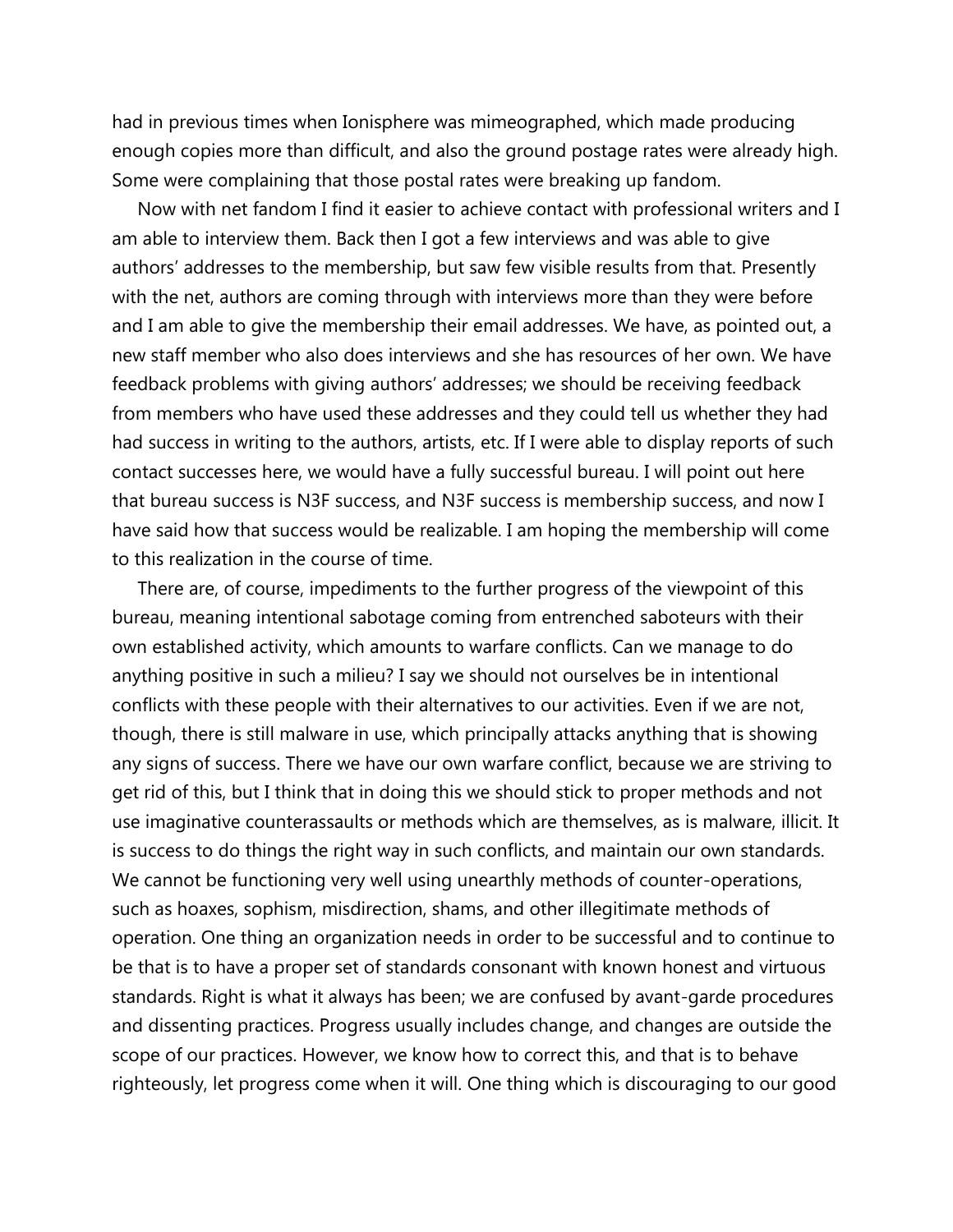efforts is to look into the past and see one good system after another come down; something will thrive and then be wrecked by one thing or another, and here in the NFFF, we do not even have histories of these past doings because proper records were not kept, what with the holders of them gafiating and then growing away from fandom and any contacts with it. Gafia has done a lot to bring harm to fandom. I'd say that if people are interfering with what we are doing, we should do it anyway and try to ignore these interferences and get around their sabotages as best we can. The best way to evolve a system that does not go to ruin is to make sure it does not go to ruin by not allowing ourselves to be ruined by it. Let us not be pessimistic by our projects going astray—insofar as they have worth, they are recoverable and pessimism is made up of not continuing to recover and perpetuate what we are doing.

 We should have columns in Ionisphere about everything where fan and pro interactivity occurs. There should be writing about conventions and reports on the fan and pro interchanges that go on there, and we should consider ways in which we could increase and improve these inter-relations, such as getting events scheduled which are directly relevant to fan and pro interchanging. We should have news sources for stories involving writers and artists when they are into something they would like publicized. Activities involving fans should be reported here, such as on-the-net conferences. (Those are still in their experimental stages.) Events should be fully publicized and described. And projects to get things accomplished should be given coverage here. At present we don't have ways and means to do all these things, and we are looking for opportunities to acquire these means. WE are in developmental stages, and developing our bureau is one of our projects here. So a lot of what I am writing is visualizations for the future. But patterns for the future are a good thing to have to aid in an organization's development. For an optimistic future you want a stable present.

 There might also be writings on how fandom is getting along here. Those would be imaginative, reactive writings, and would contribute to people's perceptions of fandom. All these things I mention are things I have seen in various places in fandom in the past. Fandom needs to be painted and portrayed, considered, contemplated and criticized in order to exist. After all, fans are literary people, and want views of fandom to help them understand what they are doing and to help them in doing things related to fandom. We are emphasizing the need for these things, and will want to report the improvement of fandom when things of a literature-conscious nature are being done.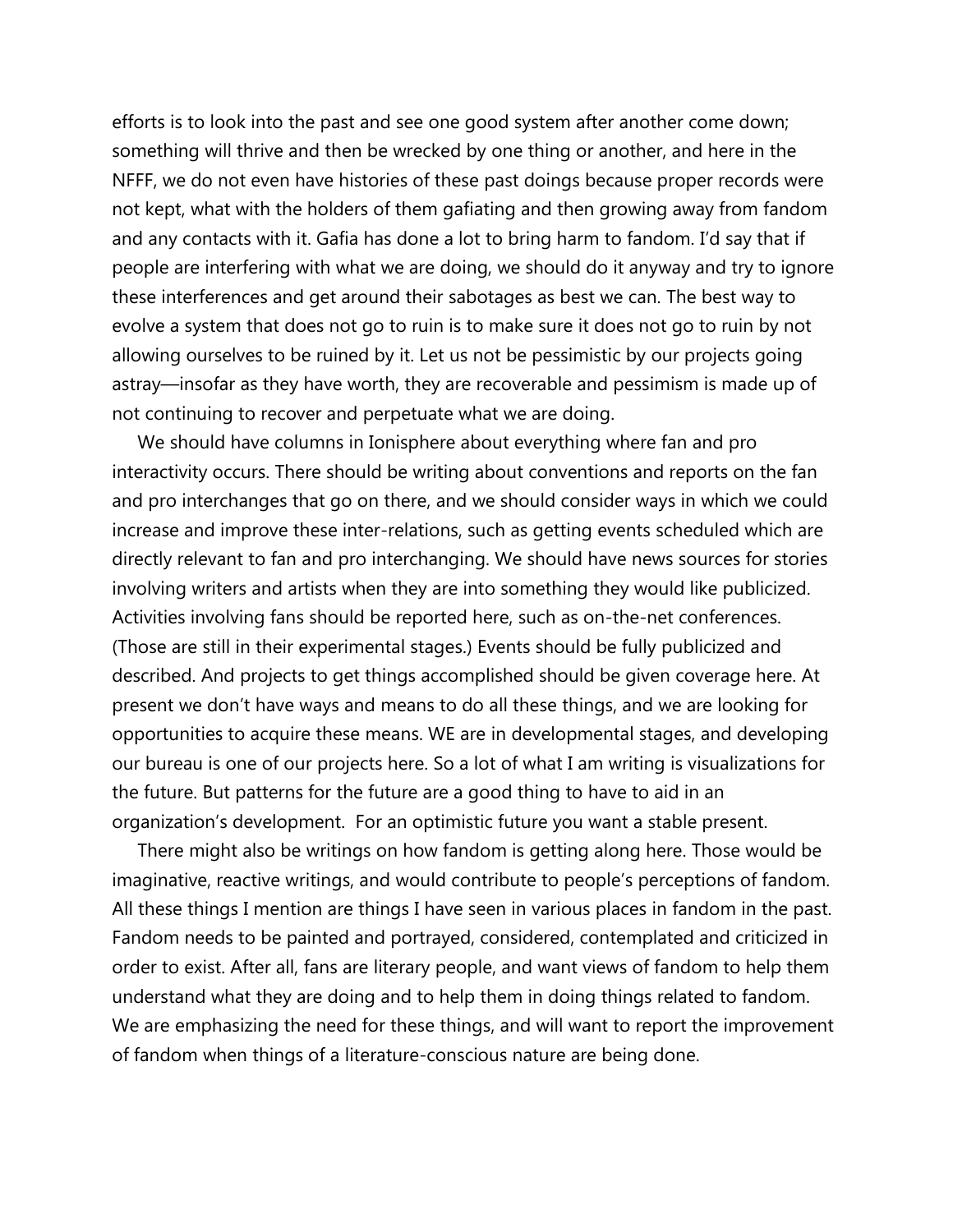## BEHIND THE SCENES  **Jeffrey Redmond un-wraps** THE CULTURE SERIES



Here is science fiction about living and the progress of life which we might well consider in being in our own culture in fandom.

 The Culture Series is a science fiction series written by Scottish author Iain M. Banks and released from 1987 through to 2012. The stories center on The Culture, a utopian, post-scarcity space society of humanoid aliens, and advanced super-intelligent artificial intelligences living in artificial habitats spread across the Milky Way galaxy. The main theme of the series is the dilemmas that an idealistic, more advanced civilization faces in dealing with smaller, less advanced civilizations that do not share its ideals, and whose behavior it sometimes finds barbaric. In some of the stories action takes place mainly in non-Culture environments, and the leading characters are often on the fringes of (or nonmembers of) the Culture, sometimes acting as agents of Culture (knowing and unknowing) in its plans to civilize the galaxy. Each novel is a self-contained story with new characters, although reference is occasionally made to the events of previous novels.

 The Culture is a society formed by various humanoid species and artificial intelligences about nine thousand years before the events of novels in the series. Since the majority of its biological population can have almost anything they want without the need to work, there is little need for laws or enforcement, and the culture is described by Banks as space socialism. It features a post-scarcity economy where technology is advanced to such a degree that all production is automated. Its members live mainly in spaceships and other off-planet constructs, because its founders wished to avoid the centralized political and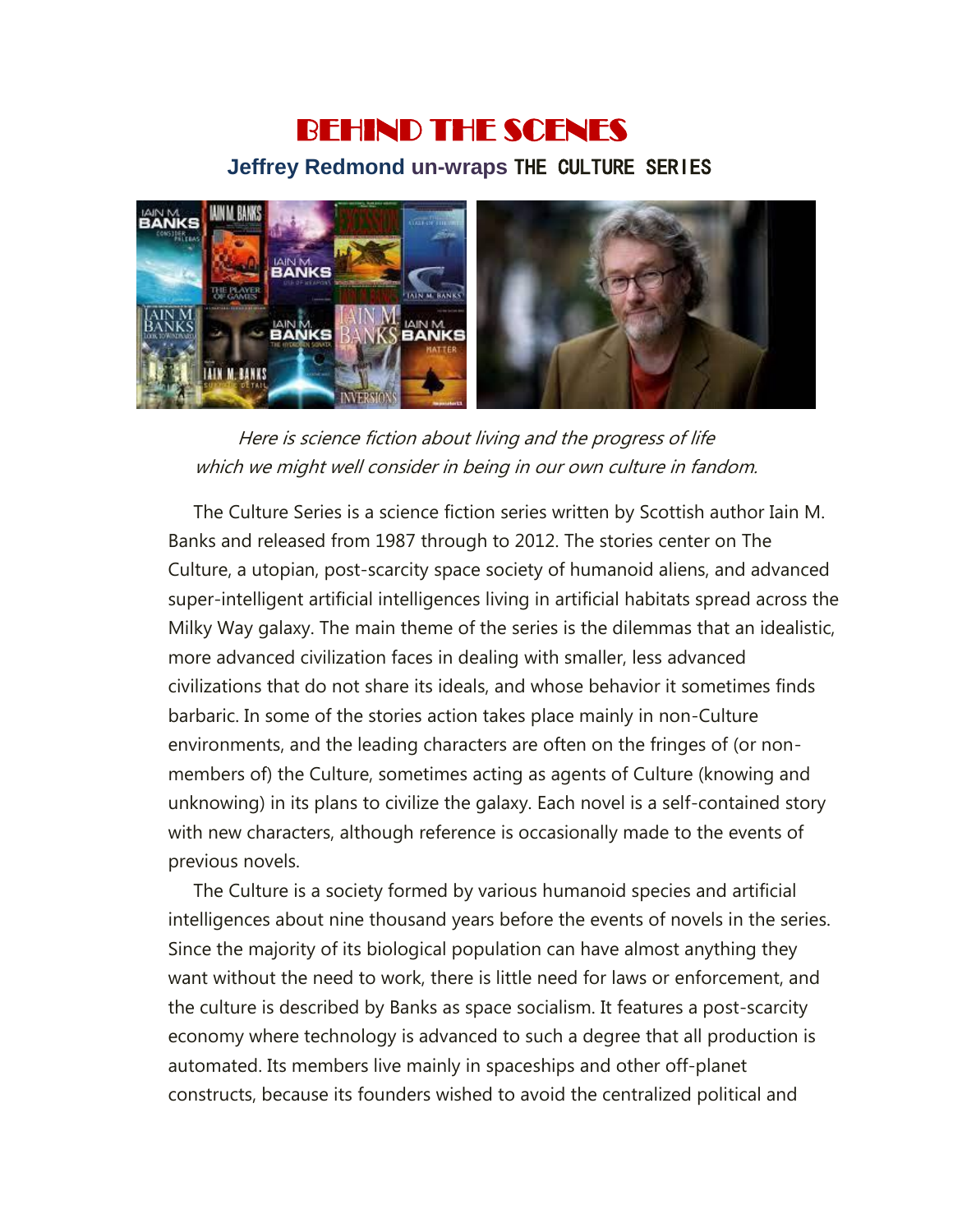corporate power structures that planet-based economies foster. Most of the planning and administration is done by Minds, very advanced AIs.

 Although the Culture has more advanced technology and a more powerful economy than the vast majority of known civilizations, it is just one of the "involved" civilizations that take an active part in galactic affairs. The much older Homomda are slightly more advanced at the time of CONSIDER PHLEBAS. This is, however, set several centuries before the other books, and Culture technology and martial power continues to advance in the interim. The Morthanveld have a much larger population and economy, but are hampered by a more restrictive attitude to the role of AI in their society. The capabilities of all such societies are vastly exceeded by those of the Elder civilizations (semi-retired from Galactic politics but who remain supremely potent) and the Sublimed, entities which have abandoned their material form for existence in the form of non-corporeal, multidimensional energy beings, but these generally refrain from intervention in the material world.

 Some other civilizations hold less favorable views of the Culture. At the time of their war with the Culture, the Idirans and some of their allies regarded the control that the Minds exercised over the Culture as a form of idolatry. The Homomda regard the Culture as idealistic and hyper-active. Some members of the Culture have seceded to form related civilizations, known collectively as the Ulterior. These include the Peace Faction, the AhForgetit Tendency and the Zetetic Elench. Others simply drop out temporarily or permanently.

 Since the Culture's biologic population commonly live as long as four hundred years and have no need to work, they face the difficulty of giving meaning to their lives when the Minds and other intelligent machines can do almost anything better than the biological population can. Many try—few successfully—to join the Contact, the Culture's combined diplomatic/military/government service, and fewer still are invited to the even more elite Special Circumstances (SC), Contact's secret service and special operations division. Normal Culture citizens vicariously derive meaning from their existence via the works of Contact and SC.

 Banks described the Culture as "some incredibly rich lady of leisure who does good, charitable works…Contact does that on a large scale." The same need to find a purpose for existence contributed to the majority of the Culture embarking semi-voluntarily on its only recent full-scale war, to stop the expansion of the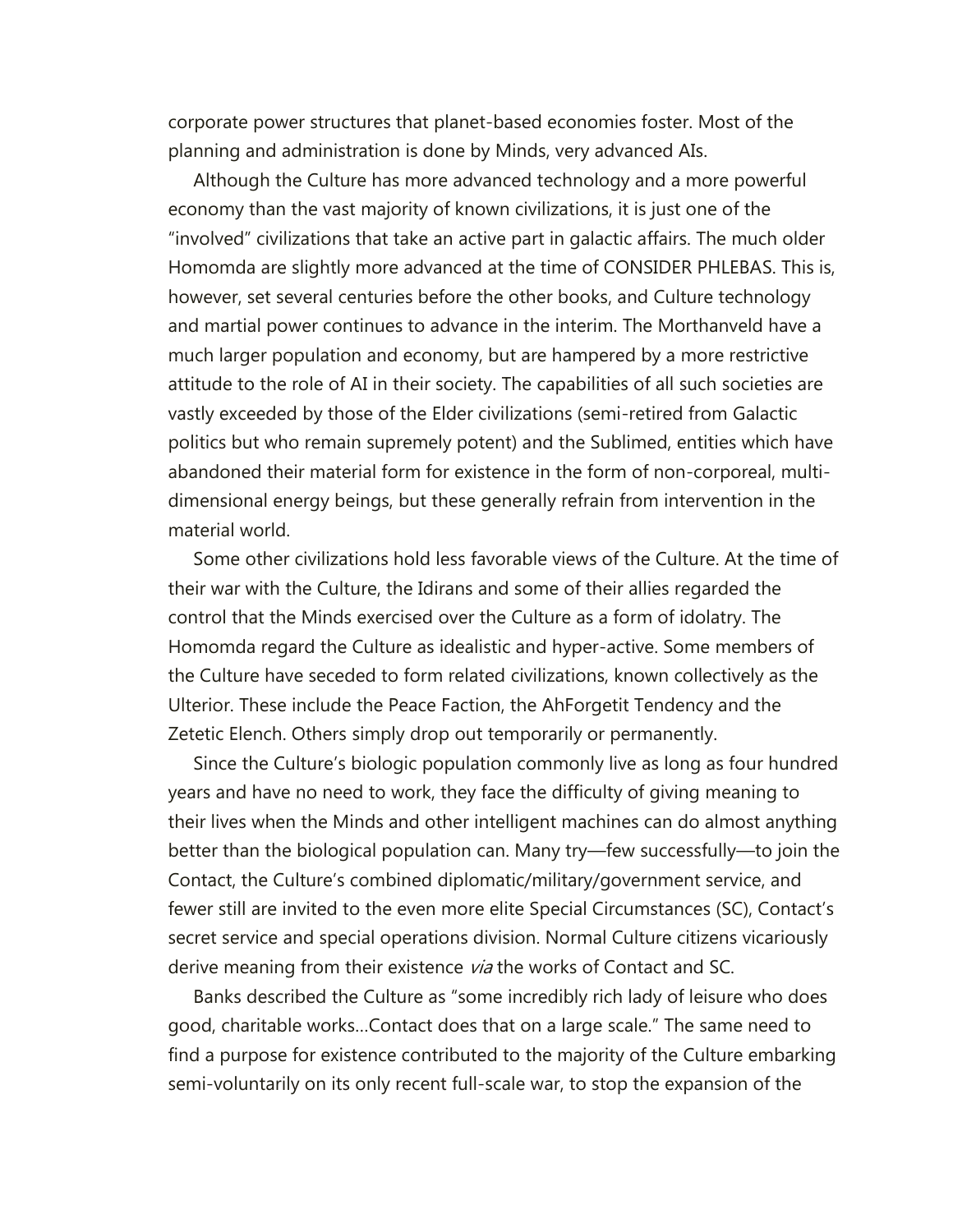militaristic and expansionist Idirans—otherwise the Culture's economic and technological advancement would only have been an exercise in hedonism.

 All of the stories feature the tension between the Culture's humane, anarchocommunist ideals and its need to intervene in the affairs of less enlightened and often less advanced civilizations. The first Culture novel, Consider Phlebas, describes an episode in the Idrian War, which the Culture's Minds foresaw would cause billions of deaths on both sides, but which their utilitarian calculations predicted would be the best course in the long term. The Idrian War serves as a recurring reference point in most of the subsequent novels, influencing the Culture's development for centuries and dividing its residents—both humanoids and AI Minds—along the pacifist and interventional ideals.

 In subsequent novels, the Culture—particularly SC and, to a lesser degree, Contact—continue to employ subterfuge, espionage, and even direct action (collectively called "dirty tricks") in order to protect itself and spread the Culture's "good works" and ideals. These dirty tricks include blackmailing persons, employing mercenaries, recruiting double agents, attempting to effect regime change, and even engaging in false flag operations against the Culture itself (potentially resulting in the death of billions).

 Though each of these individual actions would horrify the average Culture citizen, the Culture's Minds tend to justify these actions in terms of lives saved in the long term, perhaps over the course of several hundred years. The Culture is willing to use not only preemptive, but also retaliatory, actions in order to deter future hostile actions against itself. Banks commented that in order to prevent atrocities, "even the Culture throws away its usual moral rulebook". Andrew M. Butler noted that, "Having established the peaceful, utopian, game-playing tendencies of the Culture…in later volumes the Culture's dirty tricks are more exposed."

 The Culture stories have been described as "eerily prescient". Consider Phlebas explicitly presents a clash of civilizations, although this phrase was used by Samuel P. Huntington and earlier authors. This is highlighted by the novel's description of the Idirans' expansion as a "jihad" and by its epigraphic verse from the Koran, "idolatry is worse than carnage". However, it was as much a "holy war" from the Culture's point of view. Throughout the series, Contact and Special Circumstances show themselves willing to intervene, sometimes forcefully, in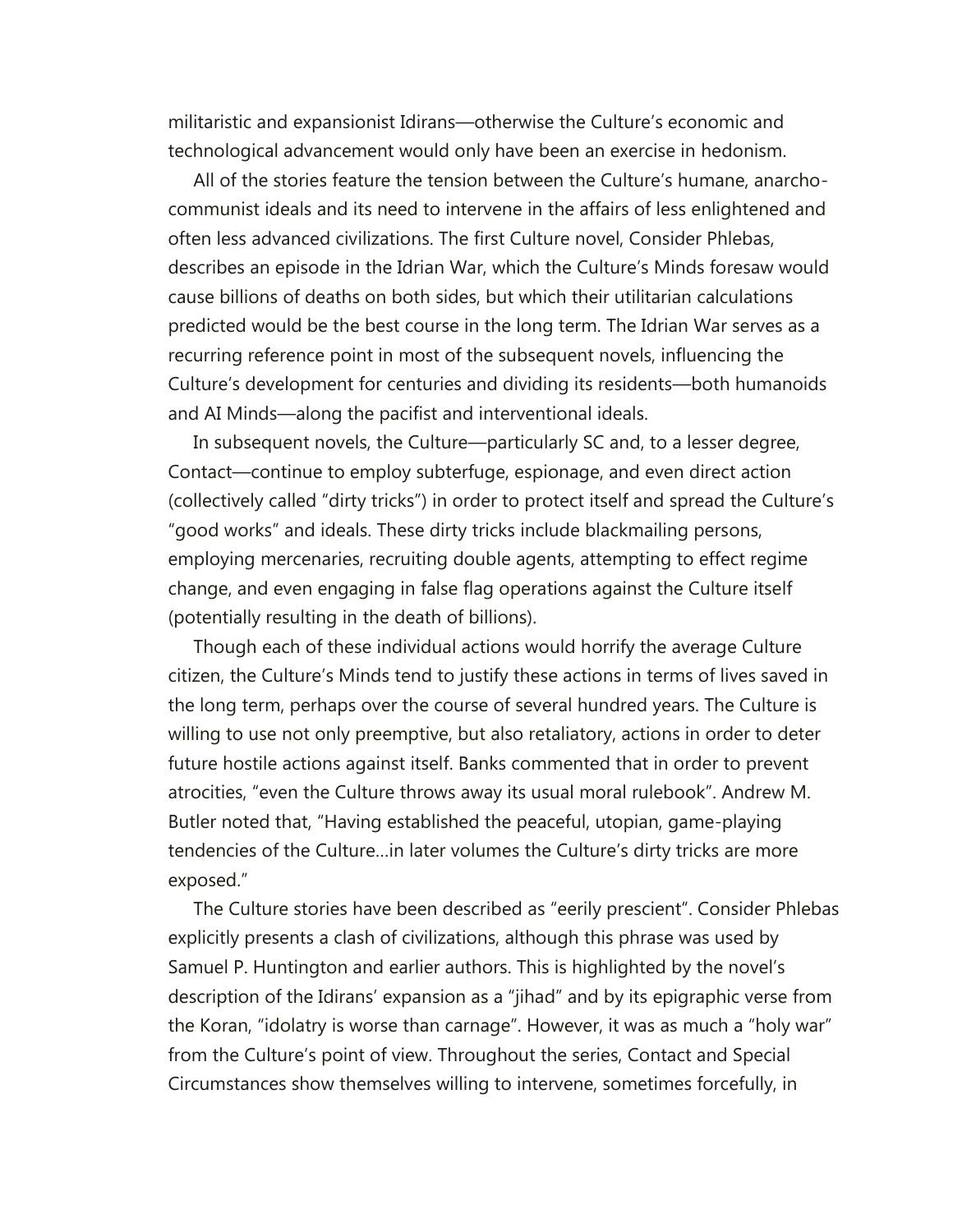other civilizations to make them more Culture-like.

 Much of LOOK TO WINDWARD is a commentary on the Idiran-Culture war, from a viewpoint eight hundred years later, mainly reflecting grief over both personal and large-scale losses and guilt over actions taken in the war. It combines these with similar reflections on the catastrophic miscarriage of the Culture's attempt to dissolve the Chelgrians' oppressive caste system. In neither case, however, does distress over the consequences of Culture policy lead its representatives to reject that policy. The book illustrates the limitations of power, and also points out that Minds and other AIs are as vulnerable as biological persons to grief, guilt and regrets.



 The Culture Series comprises nine novels and one short story collection. The list, ordered by date of publishing, is:

 CONSIDER PHLEBAS, published in 1987, set in AD 1331. An episode in the full-scale war between the Culture and the Idirans, told mainly from the point of view of an Idiran agent.

 THE PLAYER OF GAMES, published in 1988, set in 2083 to 2087/8. A bored member of the Culture is blackmailed into being the Culture's agent in a plan to subvert a brutal, hierarchical empire. His mission is to win an empire-wide tournament by which the ruler of the empire is selected.

USE OF WEAPONS, published in 1990, set in 2092 and in 1892 CE. Chapters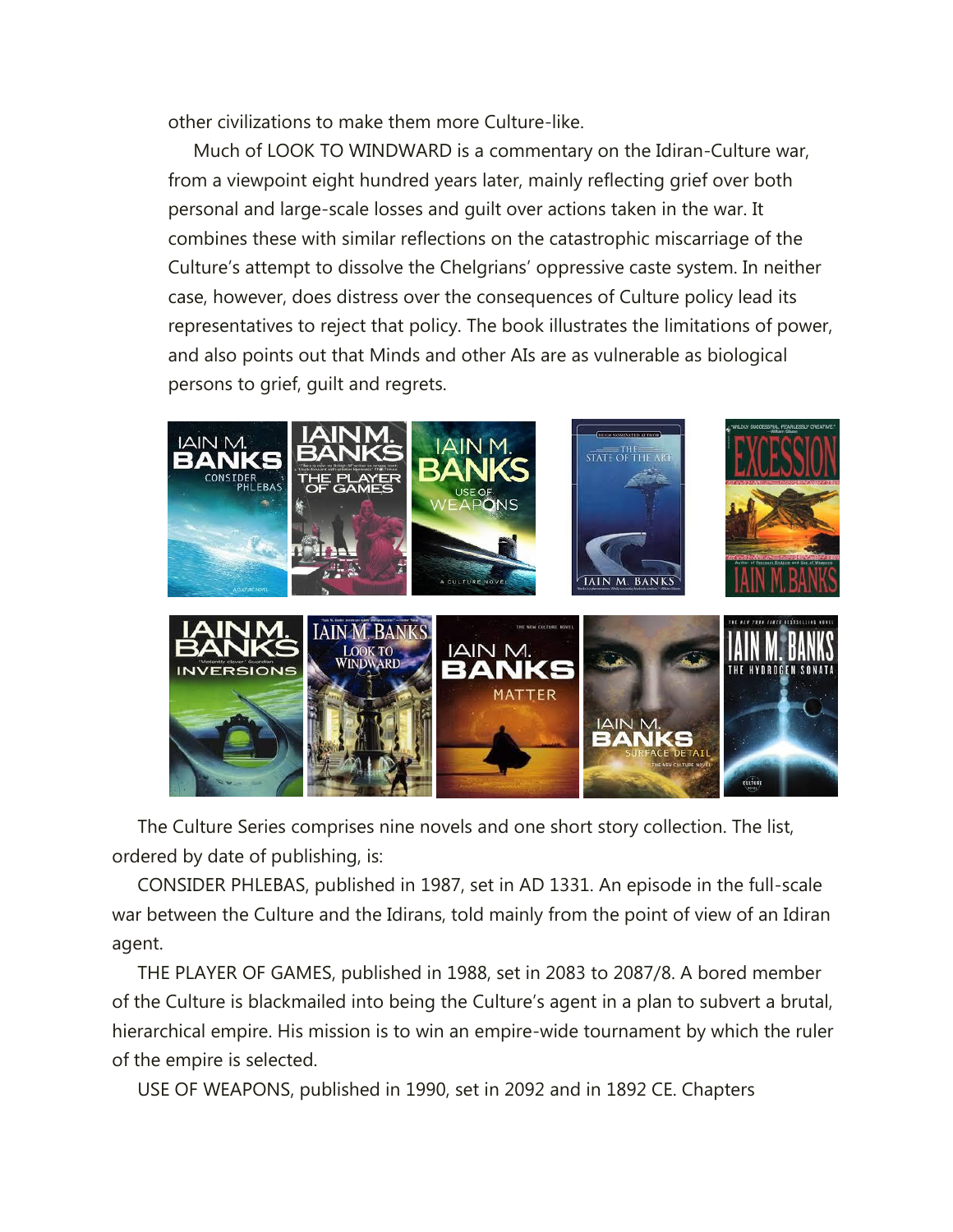describing the current mission of a Culture special agent born and raised on a non-Culture planet alternate with chapters that describe in reverse chronological order earlier missions and the traumatic events that made him who he is.

 THE STATE OF THE ART, published in 1991, beginning in 1977. A short story collection. Two of the works are explicitly set in the Culture universe ("The State of the Art" and "A Gift from the Culture"), with a third work ("Descendent") possibly set in the Culture universe. In the title novella, the Mind in charge of an expedition to Earth decides not to make contact or intervene in any way, but instead to use Earth as a control group in the Culture's long-term comparison of intervention and noninterference.

 EXCESSION, published in 1996, set in 1867, with 1827 and 633 in flashbacks. An alien artifact far advanced beyond the Culture's understanding is used by one group of Minds to lure a civilization (the behavior of which they disapprove) into war. Another group of Minds works against the conspiracy. A sub-plot covers how two humanoids make up their differences after traumatic events that happened forty years earlier.

 INVERSIONS, published in 1998, set in the Middle Ages. Not explicitly a Culture novel, but it recounts what appears to be the activities of a Special Circumstances agent and a Culture emigrant on a planet whose development is roughly equivalent to medieval Europe. The interwoven stories are told from the viewpoint of several of the locals.

 LOOK TO WESTWARD, published in 2000, set in 2167. The Culture has interfered in the development of a race known as the Chelgrians, with disastrous consequences. Now, in the light of a star that was destroyed eight hundred years previously during the Idiran War, plans for revenge are being hatched.

 MATTER, published in 2008, set in 1887 CE and 2167 CE. A Culture special agent who is a princess of an early-industrial society on a huge artificial planet learns that her father and brother have been killed, and decides to return to her home world. When she returns, she finds a far deeper threat.

 SURFACE DETAIL, published in 2010, set between 2767 and 2967. A young woman seeks revenge on her murderer after being brought back to life by Culture technology. Meanwhile, a war over the digitized souls of the dead is expanding from cyberspace into the real world.

 THE HYDROGEN SONATA, published in 2012, set in 2375. In the last days of the Gzilt civilization, which is about to Sublime, a secret from far back in their history threatens to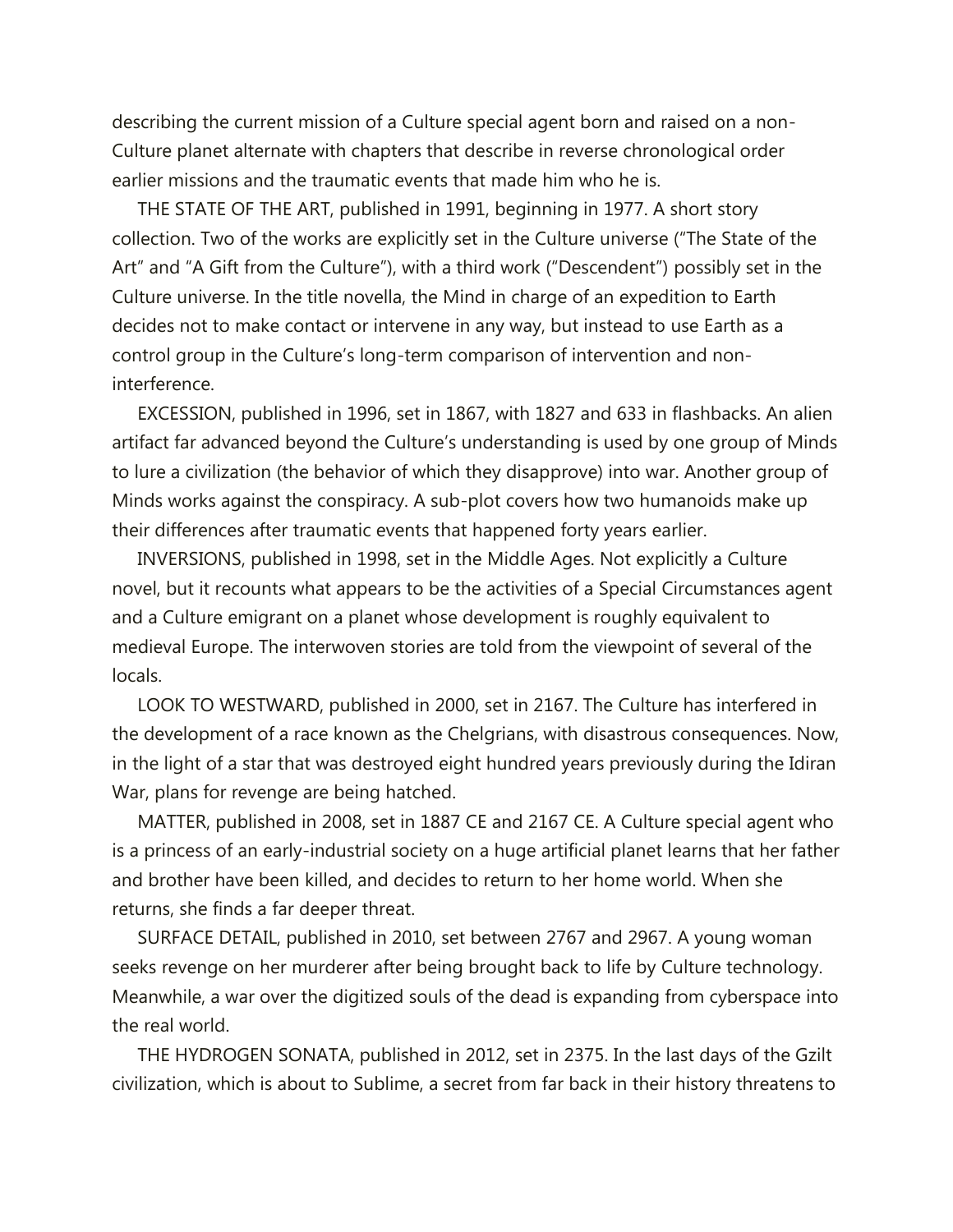unravel their plans. Aided by a number of Culture vessels and their avatars, one of the Gzilt tries to discover if much of their history was actually a lie.

 When the first Culture stories appeared, science fiction was dominated by cyberpunk, a pessimistic subgenre that worried about, but offered no solutions for, the offshoring of jobs to countries with lower costs or less strict regulations, the increasing power of corporations, and the threats to privacy posed by computer networks. The Culture stories are space opera, with certain elements that are free from scientific realism, and Banks uses this freedom extravagantly in order to focus on the human and political aspects of his universe; he rejects the dystopian direction of present-day capitalism, which both cyberpunk and earlier space operas assume, in creating a post-scarcity society as the primary civilization of focus.

 Space opera had peaked in the 1930s, but started to decline as magazine editors such as John W. Campbell demanded more realistic approaches. By the 1960s many space operas were satires on earlier styles, such as Harry Harrison's Stainless Steel Rat and Bill, the Galactic Hero stories, while televised and film space operas such as Star Trek and Star Wars were thought to have dumbed down the subgenre. The Culture stories did much to revive space opera.

 Banks has been described as "an incorrigible player of games" with both style and structure—and with the reader. In both the Culture stories and his work outside science fiction, there are two sides to Banks, the "merry chatterer" who brings scenes to life and "the altogether less amiable character" who "engineers the often savage structure of his stories". Banks uses a wide range of styles. The Player of Games opens in a leisurely manner as it presents the main character's sense of boredom inertia, and adopts for the main storyline a "spare, functional" style that contrasts with the "linguistic fireworks" of later stories.

 Sometimes the styles used in Excession relate to the function and focal character of the scene: slow-paced and detailed for Dajeil, who is still mourning over traumatic events that happened decades earlier; a parody of huntin', shootin', and fishin' country gentlemen, sometimes reminiscent of P.G. Wodehouse, when describing the viewpoint of the Affront; the ship Serious Callers Only, afraid of becoming involved in the conflict between factions of Minds, speaks in cryptic verse, while the Sleeper Service, acting as a freelance detective, adopts a hardboiled style. On the other hand, Banks often wrongfoots readers by using prosaic descriptions for the grandest scenery, self-deprecation and humor for the most heroic actions, and a poetic style in describing one of the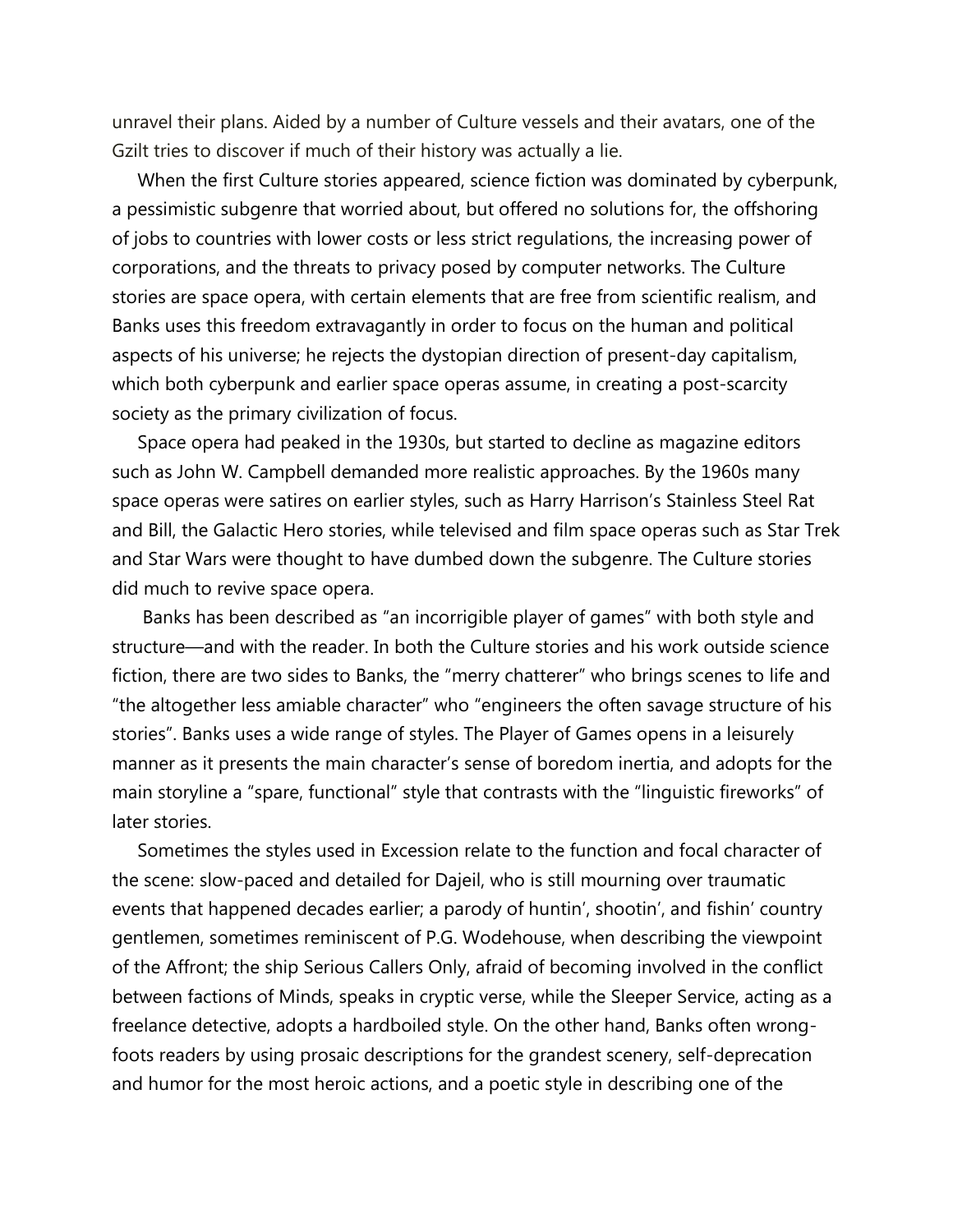Affront's killings.

 He delights in building up expectations and then surprising the reader. Even in The Player of Games, which has the simplest style and structure of the series, the last line of the epilogue reveals who was really pulling the strings all along. In all the Culture stories, Banks subverts many clichés of space opera. The Minds are not plotting to take over the universe, and no one is following a grand plan. The darkly comic double act of Ferbin and Hoise in Matter is not something most writers would place in "the normally pofaced context of space opera". Even the names of Culture spaceships are jokes—for example Lightly Seared on the Reality Grill, Experiencing a Significant Gravitas Shortfall (part of a running gag in the series), and Liveware Problem.

 Banks often uses "outsiders" as viewpoint characters, and said that using an enemy of the Culture as the main character of Consider Phlebas, the first story in the series, enabled him to present a more rounded view of the Culture. However, this character realizes that his attempts to plan for anything that might conceivably happen on a mission are very similar to the way in which the Culture makes all its decisions, and by the end suspects he has chosen the wrong side.

 The focal character of The Player of Games is bored with the lack of real challenges in his life, is blackmailed into becoming a Culture agent, admires the vibrancy of the Azad Empire but is then disgusted by its brutality, and wins the final of the tournament by playing in a style that reflects the Culture's values.

 Use of Weapons features a non-Culture mercenary who accepts the benefits of association with the Culture, including immortality as the fee for his first assignment, and completes several dangerous missions as a Culture agent, but complains that he is kept in the dark about the aims of his missions and that in some of the wars he has fought maybe the Culture was backing both sides, with good reason.

 Look to Windward uses three commentators on the Culture, a near-immortal Behemothaur, a member of the race plunged into civil war by a Culture intervention that went wrong, and the ambassador of a race at similar technological level to the Culture's.

 The action scenes of the Culture stories are comparable to those of blockbuster films. In an interview, Banks said he would like Consider Phlebas to be filmed "with a very, very, very big budget indeed" and would not mind if the story were given a happy ending, provided the biggest action scenes were kept. On the other hand, The Player of Games relies mainly on the psychological tension of the games by which the ruler of the Azad Empire is selected.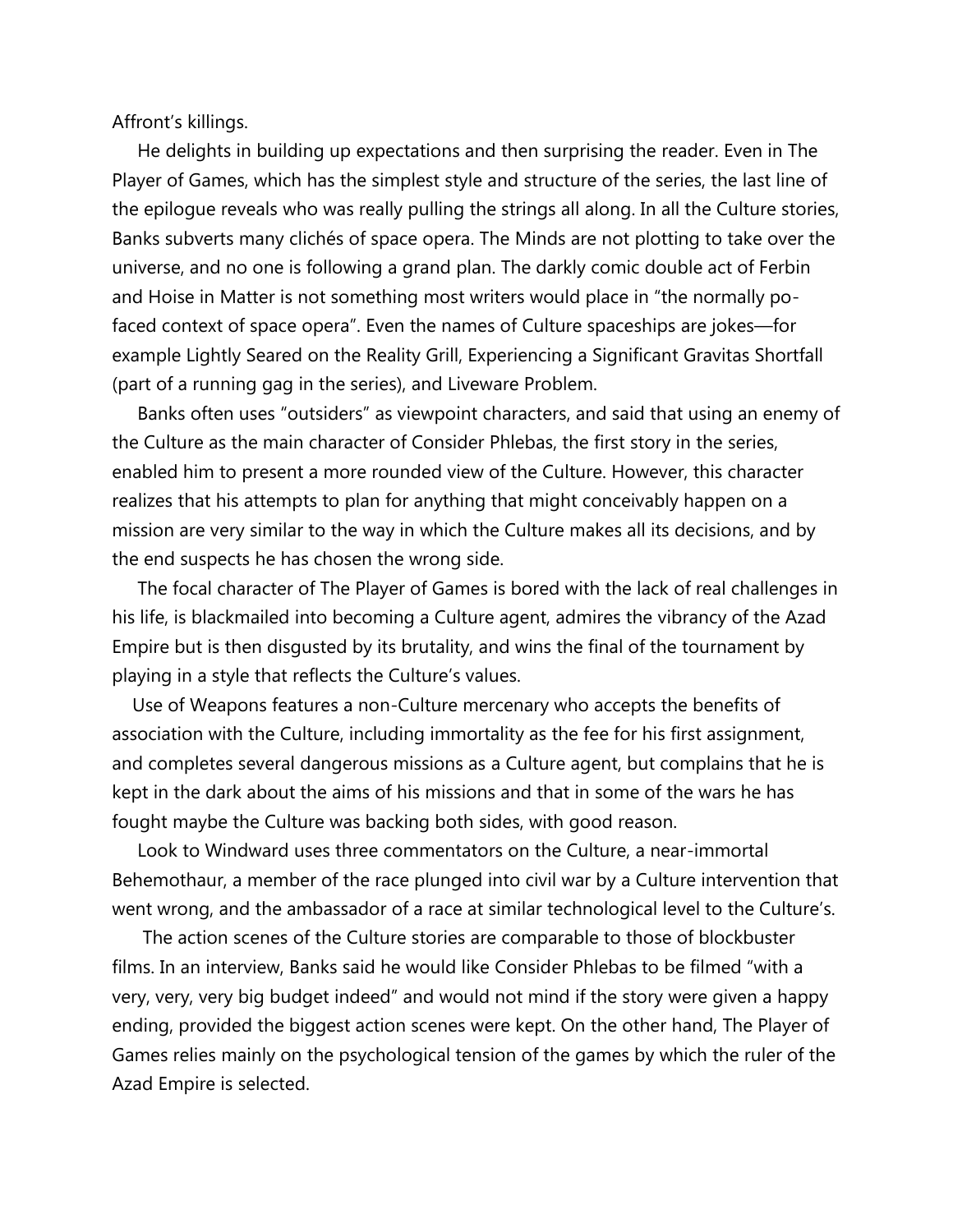Banks is unspecific about many of the background details in the stories, such as the rules of the game that is the center piece of The Player of Games, and cheerfully makes no attempt at scientific credibility.

 Banks says he conceived the Culture in the 1960s, and that it is a combination of wish fulfilment and a reaction against the predominantly right-wing science fiction produced in the United States. In his opinion, the Culture might be a "great place to live", with no exploitation of people or AIs, and whose people could create beings greater than themselves.

 Before his first published novel, THE WASP FACTORY (1984; not science fiction), was accepted in 1983, Banks wrote five books that were rejected, of which three were science fiction. In Banks' first draft of Use of Weapons in 1974, his third attempt at a novel, the Culture was just a backdrop intended to show that the mercenary agent was working for the "good guys" and was responsible for his own misdeeds. At the time he persuaded his friend Ken MacLeod to read it and MacLeod tried to suggest improvements. But the book had too much purple prose and a very convoluted structure.

 In 1984, shortly after The Wasp Factory was published, MacLeod was asked to read Use of Weapons again, and said there was "a good novel in there struggling to get out", and suggested the interleaved forwards and backwards narratives that appeared in the published version in 1990. The novella The State of the Art, which provides the title of the 1991 collection, dates from 1979, the first draft of The Player of Games from 1980 and that of Consider Phlebas from 1982.

Inversions won the 2004 Italia Science Fiction Award for the Best International Novel.

 The American edition of Look to Windward was listed by the editors of SF Site as one of the "Best SF and Fantasy Books of 2001" after the UK edition had missed out by just one place the previous year.

 Use of Weapons was listed in Damien Broderick's book SCIENCE FICTION: THE 101 BEST NOVELS 1985-2010.

 As a posthumous tribute to Iain Banks, aerospace manufacturer SpaceX named two of its autonomous spaceport drone ships after sentient starships, Just Read the Instructions and Of Course I Still Love You, which first appeared in the novel The Player of Games and names a third one A SHORTFALL OF GRAVITAS which is taking inspiration from star ship Experiencing a Significant Gravitas Shortfall in Look to Windward.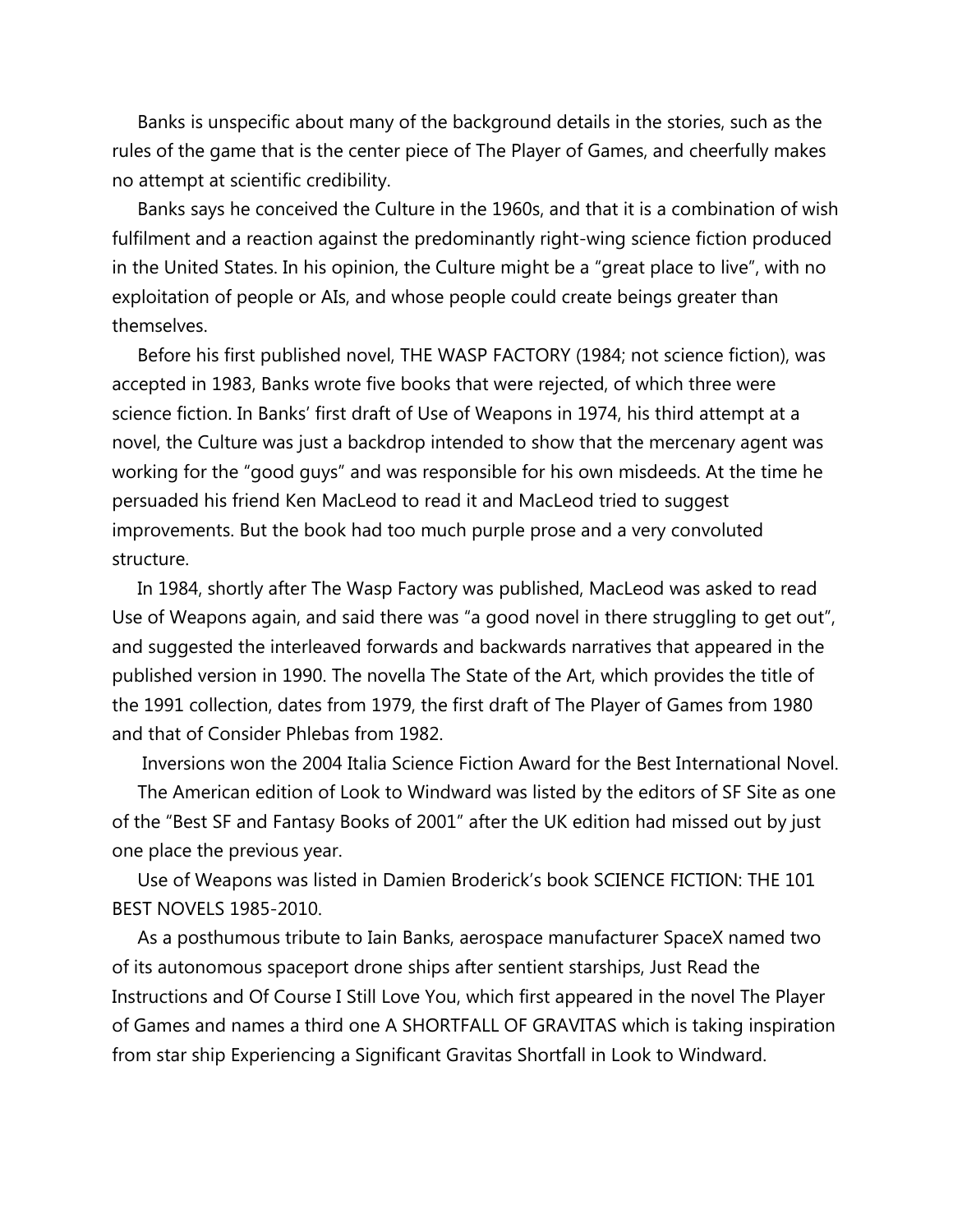## LUNCH WITH WALTER M. MILLER, JR. by Jon D. Swartz, N3F Historian



 **Jon and Carol Carol Walter M. Miller, Jr.** 



Meet the author, along with Jon Swartz and his wife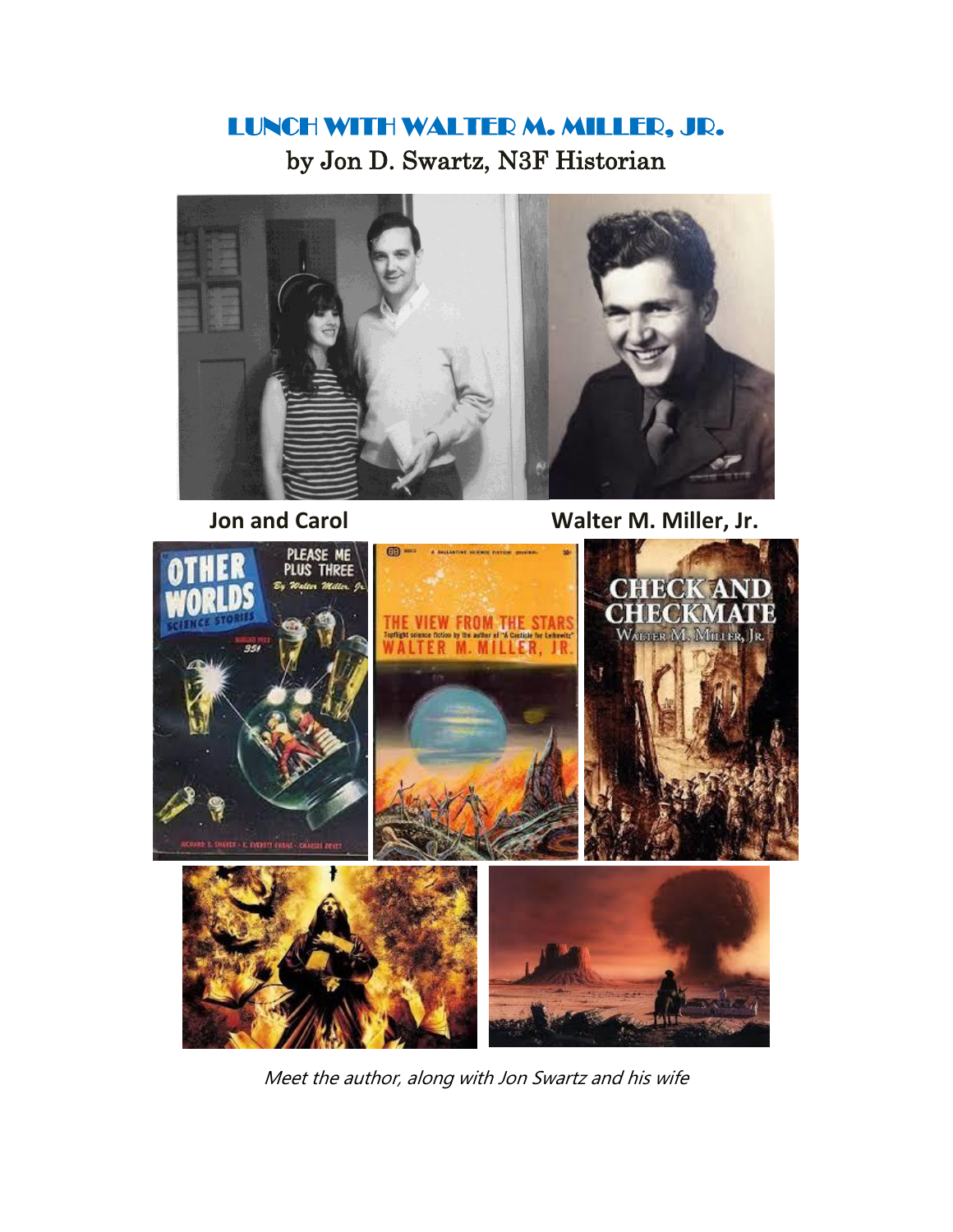It was in the 1960s when I was at the University of Texas at Austin, first as a student and then as a faculty member. The anthropologist and science fiction author, Chad Oliver, was also there at that time. Chad and I were friends and sponsors of The University of Texas Science Fiction Club that met weekly.

 One morning the inter-campus phone rang in my office in Mezes Hall. It was Chad on the line, calling from Benedict Hall, where he had his office, asking if I wanted to meet and have lunch with Walt Miller, who was in Austin looking into the possible enrollment at the University of one of his daughters.

 Chad, my wife Carol—doing graduate work in anthropology under Chad's supervision—and I usuallly had lunch together every Wednesday at a local restaurant about a block from the campus; but the day of this phone call was not on a Wednesday. I replied that I would love to meet and have lunch with Miller, who was one of my favorite science fiction writers. I asked if Carol could also come and meet Miller, since A CANTICLE FOR LEIBOWITZ, Miller's novel, was one of her favorite books, in addition to a Hugo Best Novel winner. Carol read science fiction, had dated Harlan Ellison when she lived in Los Angeles with her mother, and collected signed books. Chad said that she was welcome to join us.

 Carol was working at home, and taking care of our two youing children, when I phoned her and told of our plans. I asked her if she wanted to join us, and if she could bring with her some of our copies of Miller's books for him to autograph. She was unable to join us for lunch, but was able to get two copies of the Bantam paperback edition of A Canticle for Leibowitz to me before I joined Chad and Miller for lunch. I still have those two books, with Miller's autographs.

 I don't remember why, over 50 years later, but the three of us ended up at the cafeteria of a small residential facility directly across the street from Benedict Hall. This particular eating place served good lunches and was quiet, especially when compared to the restaurants where we usually had lunch. Perhaps Miller chose it because he had attended the University some years earlier and was familiar with eating places on and around the campus.

 It's difficult to remember just what we talked about during lunch, but I assume his writing was a major topic, since I was a fan of his work. I also knew that he had lived for a time with science fiction author and editor Judith Merril. I had some of her books, and was interested in hearing what she was like.

We also discussed my wife, as I told how she had brought the copies of his books I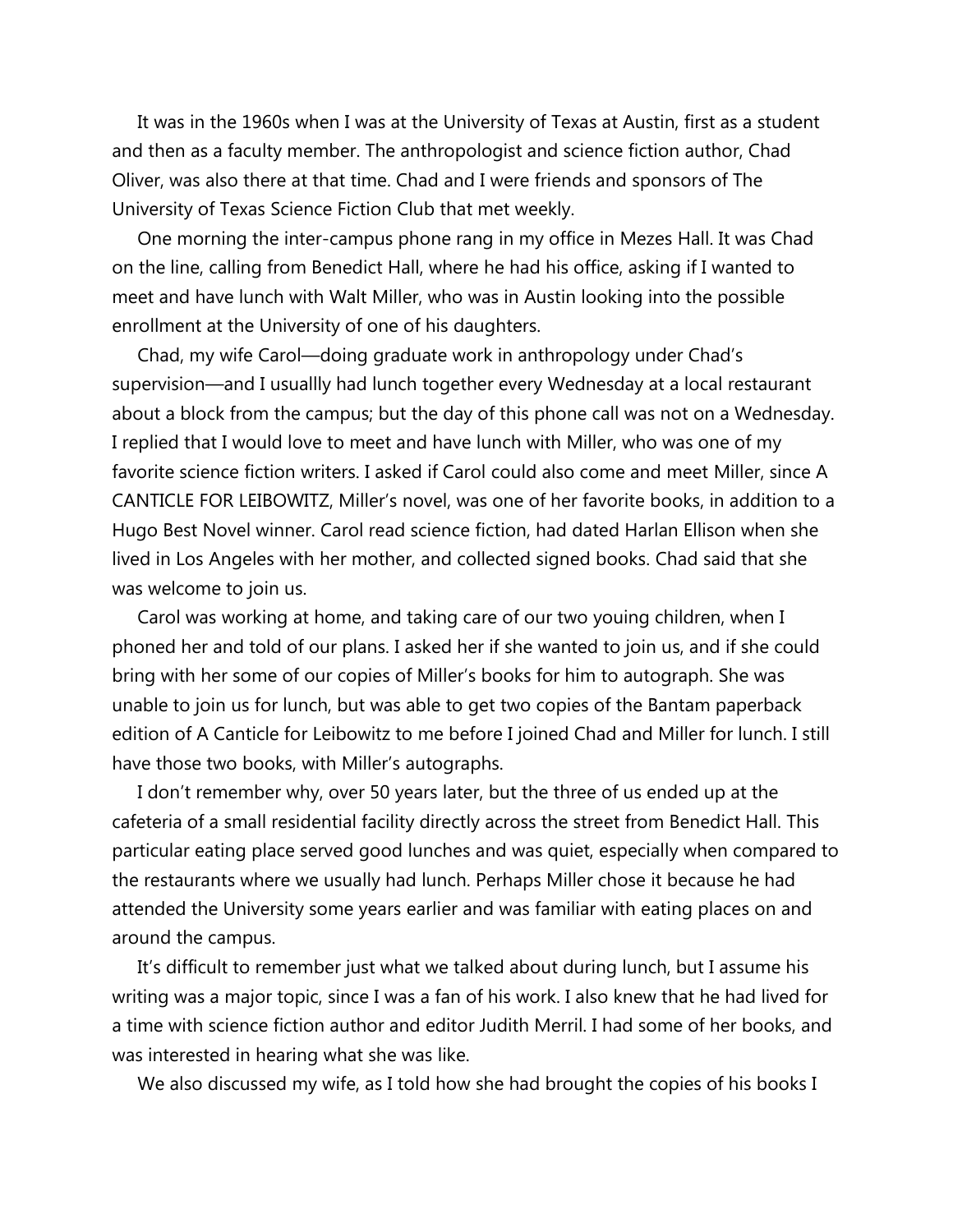had with me. Chad told how she was his best student, and how he often went over her exams several times, trying to find an error so he wouldn't be forced to give her another 100! One topic I know we did not talk about was Miller's experiences in World War II. Chad had warned me that this topic was off limits. I understood because my older brother, George, had served in World War II and had fought in the Battle of the Bulge. He too did not want to talk about his wartime experiences. I didn't learn until much later just how affected Miller eventually became because of his activities during the war.

 Whatever it was the three of us found to talk about, it was a long and pleasant luncheon for me. I trust it was the same for them.

 My copy of Canticle is signed: "For Jon, with pleasant memories of barbecue and cabbage. Walter M. Miller, Jr." Carol's copy is signed: "To Carol with morbid fascination, Walter M. Miller, Jr."

 I don't believe Miller had time to do so on this particular trip, but he later spoke to our Science Fiction Club, where he also autographed some of his books. Chad and I always tried to get visiting friends who had a connection with science fiction to speak to the club members since they had heard just about all we had to say on the subject. Science fiction author Randall Garret was a popular speaker with members when he and his girlfriend visited Austin and were guests at a club meeting. When he visited our club, he had written the cover story for the current issue of **Astounding**.

 At the time of Miller's visit, there were three "sister buildings" all in a row, in which I spent a lot of time. I had my office in Mezes Hall, which housed the departments of psychology and philosophy; Benedict Hall to the south, was the home for anthropology and mathematics; and Batts Hall, next door to the north, held the various language departments and Batts Auditorium, where free movies were shown and visiting speakers were heard. All three buildings contained classrooms where I had classes as a student.

 Outside of Batts Hall, next to the auditorium, was where I met Aldous Huxley, author of the famous science fiction novel, BRAVE NEW WORLD.

But that's another story.

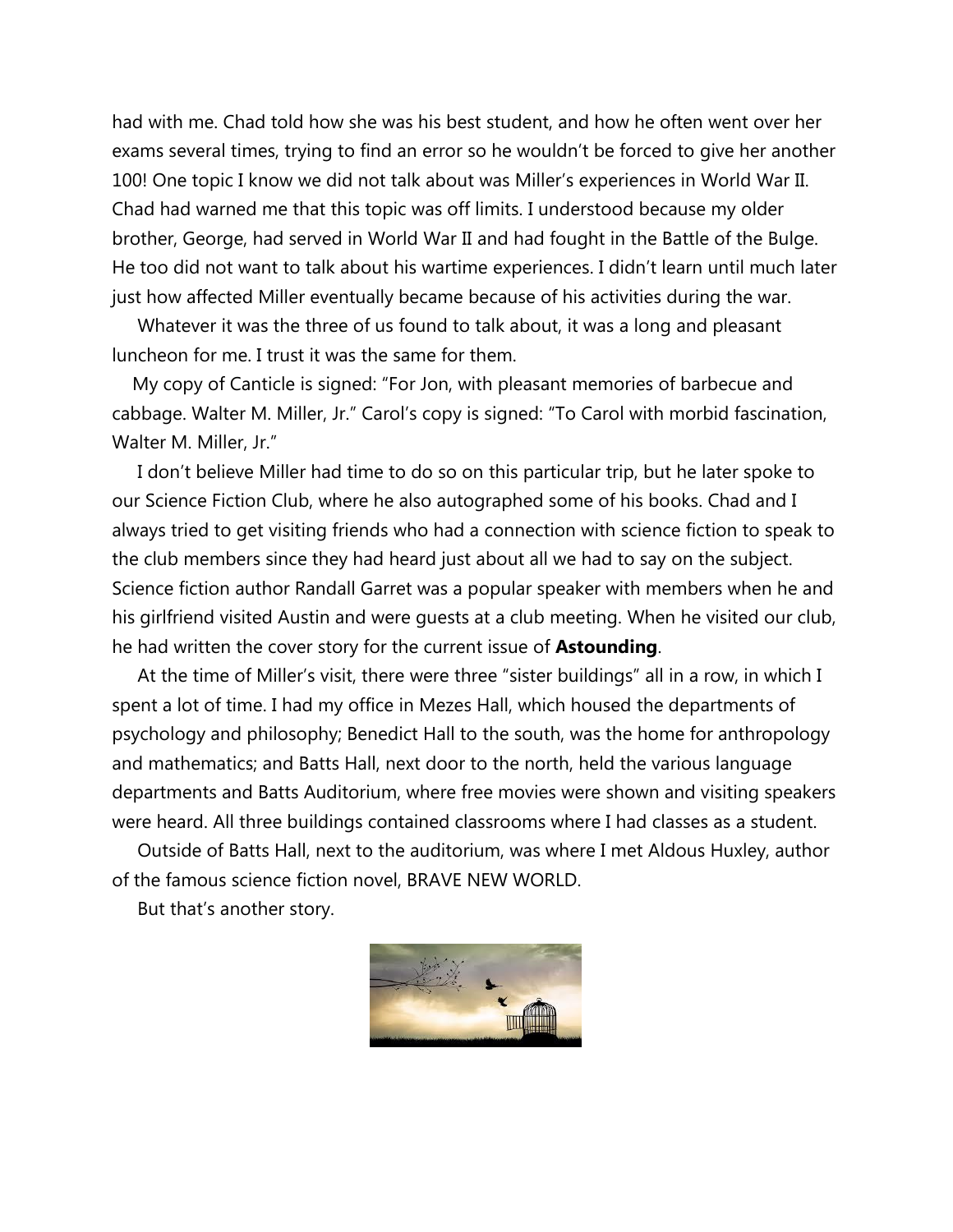#### SCIENCE FICTION GROUPS

Baltimore Science Fiction Society, Inc. (Maryland) Post Office Box 686 Baltimore, Maryland 21203-0686

New England Science Fiction Association, Inc. (NESFA)

Post Office Box 809

Framingham, MA 01701-0809

World Science Fiction Society Post Office Box 64128 Sunnyvale, California 94088

San Francisco Science Fiction Club (Bay Area SF Association) (California)

Post Office Box 61363

Sunnyvale 94088-1363

Denver Area SF Association (Colorado)

On Facebook

Des Moines Science Fiction and Fantasy Society, Inc. (Iowa) Post Office Box 7672

Des Moines, Iowa 50323-7672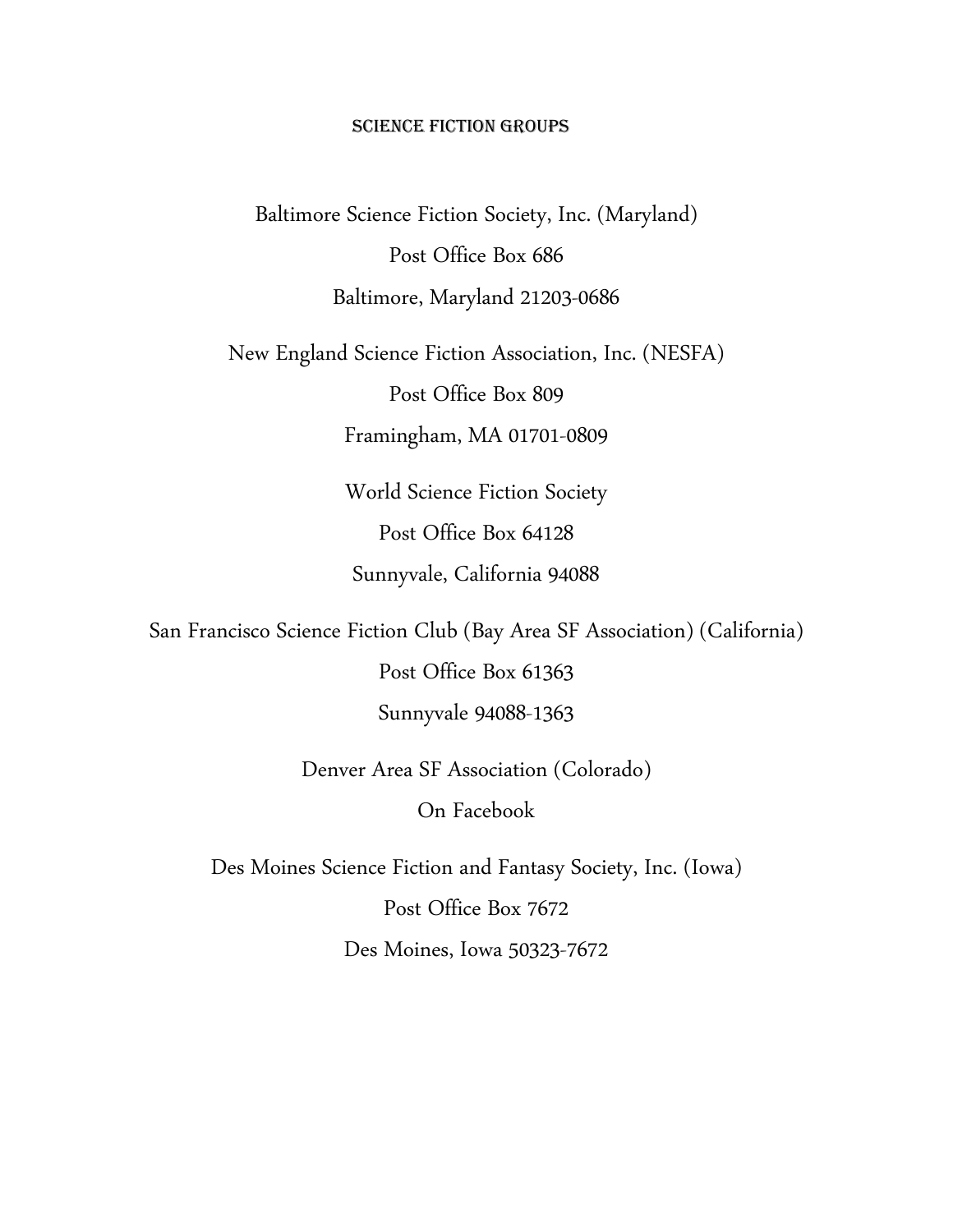Note on a live fan site: Jeffrey Redmond's SCIENCE FICTION, which now has myself and George Phillies connected with it, might be called the most thriving science fiction fan site on Facebook, perhaps as well as on the net in general. Members call attention to movies, books, articles, news items, and science-fictionrelated occurrences, as well as scientific news, and provide links to these to the membership, and frequently are able to point out science fiction activities and YouTube films and recordings to the other members. The interchange is rapid. Science fiction art is frequently displayed there. The NFFF is being called to the attention of its membership, and all in all it might be considered a lively and active group (numbering thousands of members) to be visited by NFFF members who wish to be *au courant* with science fiction happenings. It might be worth taking a Facebook account to visit this group frequently; it may be found by name (SCIENCE FICTION) on Facebook with a Facebook search.

 In this manner science fiction fandom awareness spreads from the N3F, and perhaps we will be able to spread awareness of the N3F to people elsewhere on the net. Be aware of them, get them aware of us.

 When the ANALOG and ASIMOV'S forums on the net were shut down, many forum members were recommending Facebook to one another as a continuance of forum activity, and some similar groups were set up; F&SF, Asimov's and Analog all have forum groups there, and there is a Dell Forums Group (this last being one of my Facebook groups). It might be a good idea for the NFFF to have Facebook awareness. Spreading SF on the net expands fandom.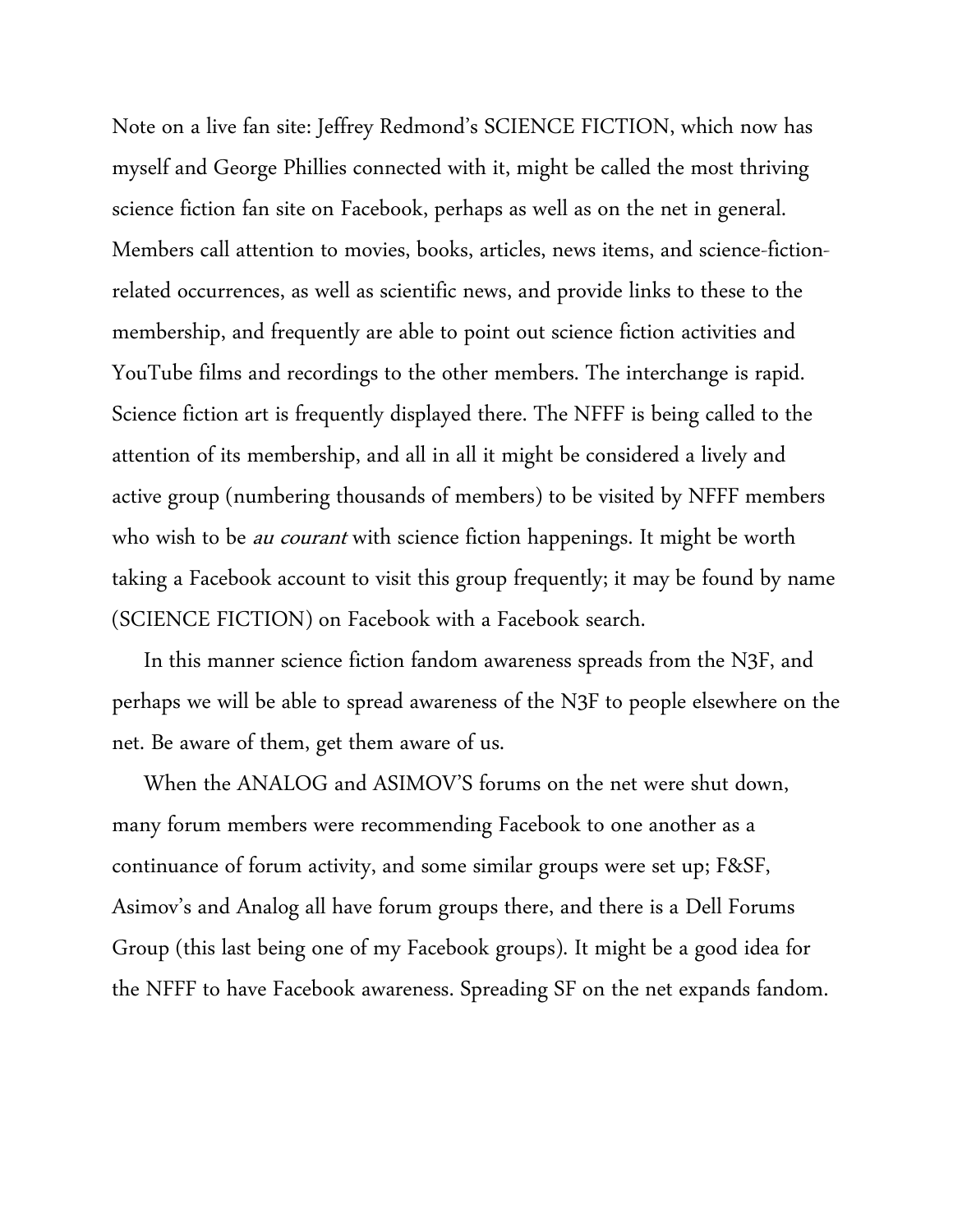I'm considering having Facebook SF news reports here in Ionisphere to furnish this expansion of science fiction awareness and, incidentally, make the net more conscious of science fiction fandom.



**Jeffrey Redmond, photographed at an deserted industrial complex**

Note: I notice a number of people not otherwise appearing to be active, but listed in the NFFF membership, in the N3F Review of Books, and it occurs to me that it may be one of those things where they have their activity and we have ours, that has been the case in the NFFF before. It makes me wonder if some members are confining their activity to a single available activity, and not paying much attention to things in general. I assume that everyone listed as a member receives Ionisphere, and I'd like to ask members for an occasional appearance here just to